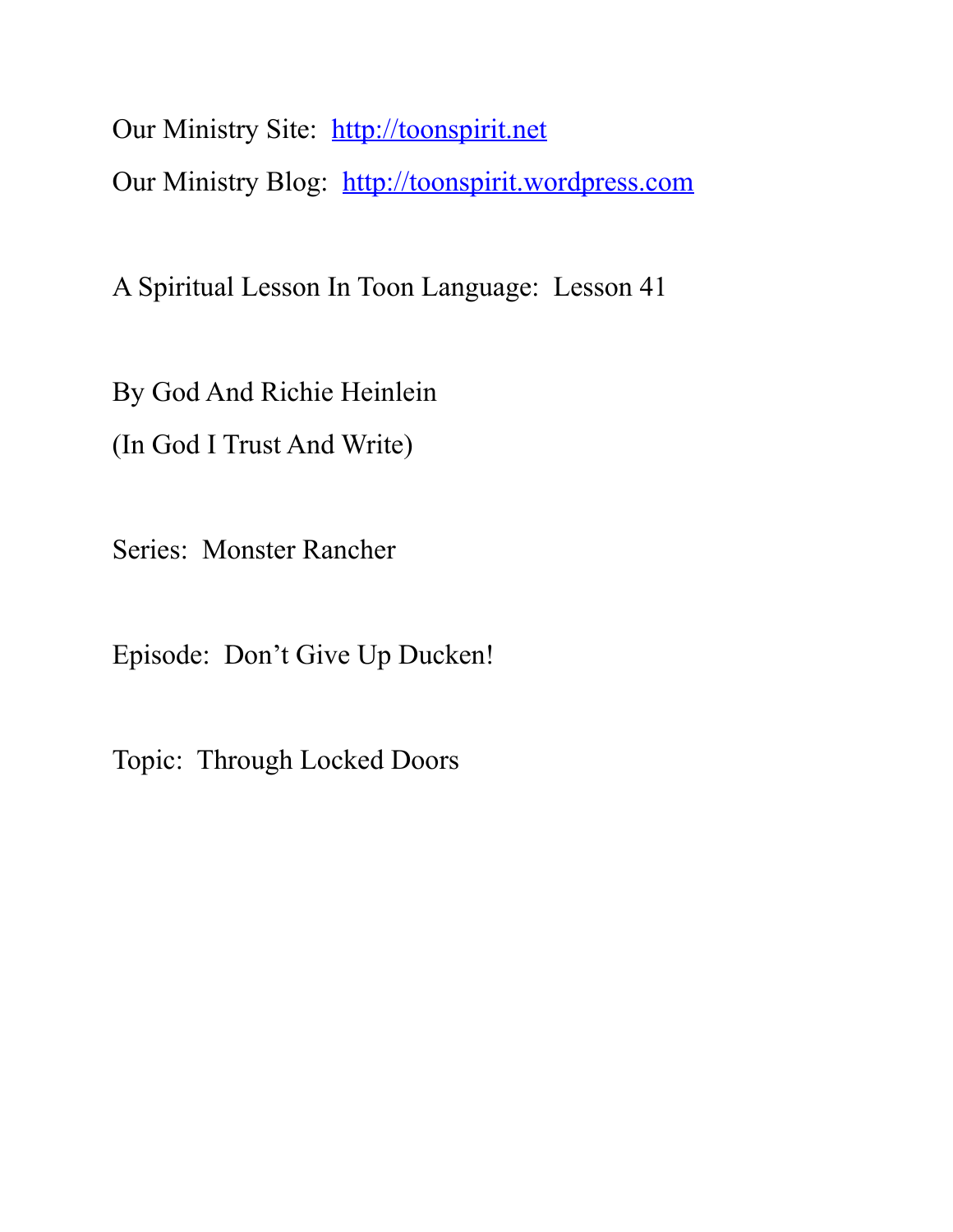Introduction:

I have at least heard from my mom that this might be a fairly unique topic to teach on—for this I don't have a good answer on why. This lesson shows that even when we are defensive and shut-in in our hearts and maybe even physically, Jesus has a way of showing himself to those seeking Him. Even if our lives are in danger by some force of the devil, we still take solace in knowing that Jesus is our true friend. I use clips from the Monster Rancher episode: "Don't Give Up Ducken!" to relay this point to you the Toon Language student.

\*Note About This Cartoon Series--Monster Rancher is a series similar to Pokemon (and I am sure it is a 'clone'), in the fact that it is based on finding, befriending, and then using friends of different special abilities (some hidden), also in this series finding and unlocking discs (reanimating them into their respective creatures). Like Pokemon, this series is based on a collection game. Overall, I find Monster Rancher a relatively powerful series with its storylines.

Scriptures used include: John 20: 19-23; 24-31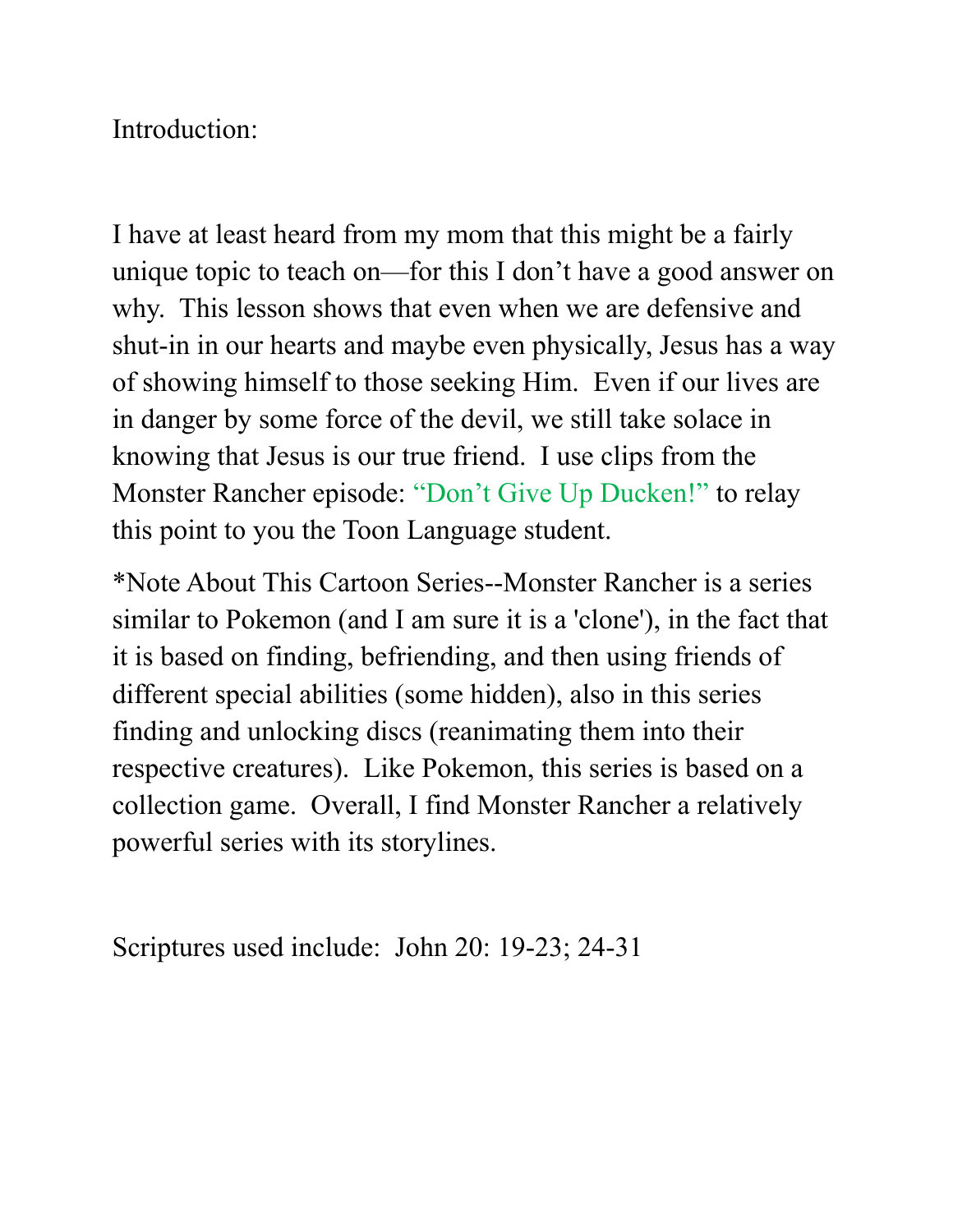## I) Opening Prayer

II) Today, we discuss a topic that a lot of people study just after the Easter season. Jesus has been crucified and just resurrected from the grave. However the disciples didn't know that and that is where this lesson comes in. Have you been paralyzed with fear; maybe to the point where you think you could be killed? This could mean being struck by lightning, hit by a car/truck or getting deathly sick. We are going to discuss a kind of paralyzing fear and how God works with it.

III) Clip I of Don't Give Up Ducken!

Cartoon Link:

[http://toonspirit.net/lessons\\_and\\_studies/l41/Locked1.webm](http://toonspirit.net/lessons_and_studies/l41/Locked1.webm)

IV) Discussion And Analysis # I:

What do you think of Ducken?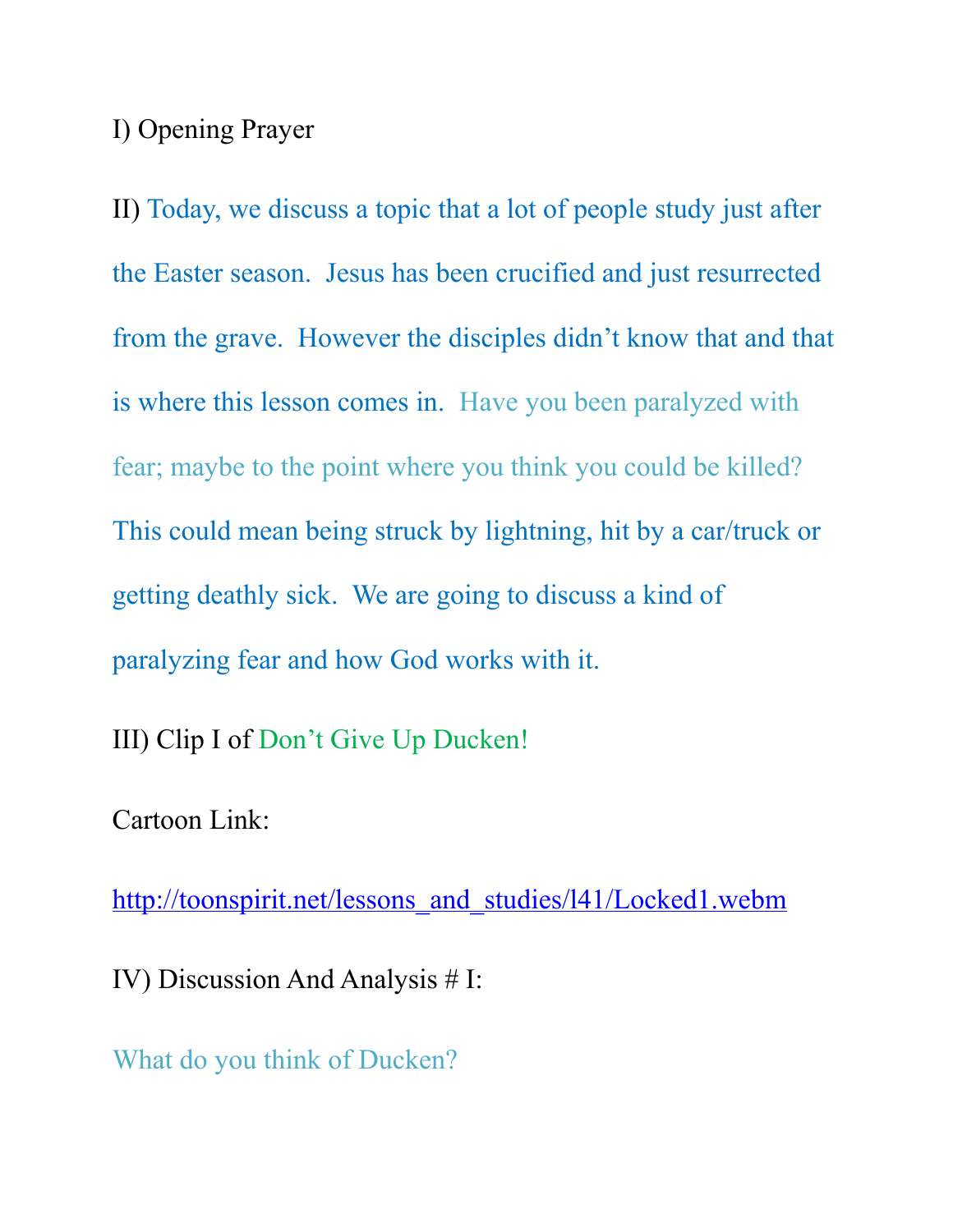As you can see, he is scared of these 'Baddies'. He feels if they catch him that he will get hurt or worse. Why do you think that he helped Mocchi?

Mocchi was in Ducken's private living space with the bad guys close. Ducken probably helped at this point to keep his hiding place secret.

V) Clip # II Don't Give Up Ducken!

Cartoon Link:

[http://toonspirit.net/lessons\\_and\\_studies/l41/Locked2.webm](http://toonspirit.net/lessons_and_studies/l41/Locked2.webm)

VI) Discussion And Analysis II:

What do you think of Ducken and his fear now? Do you think Mocchi is a good influence on Ducken? Why or Why not? Mocchi had a strange plan to get his friends away from Ebony

and his Mocks. He was disguising himself as a Mock to get his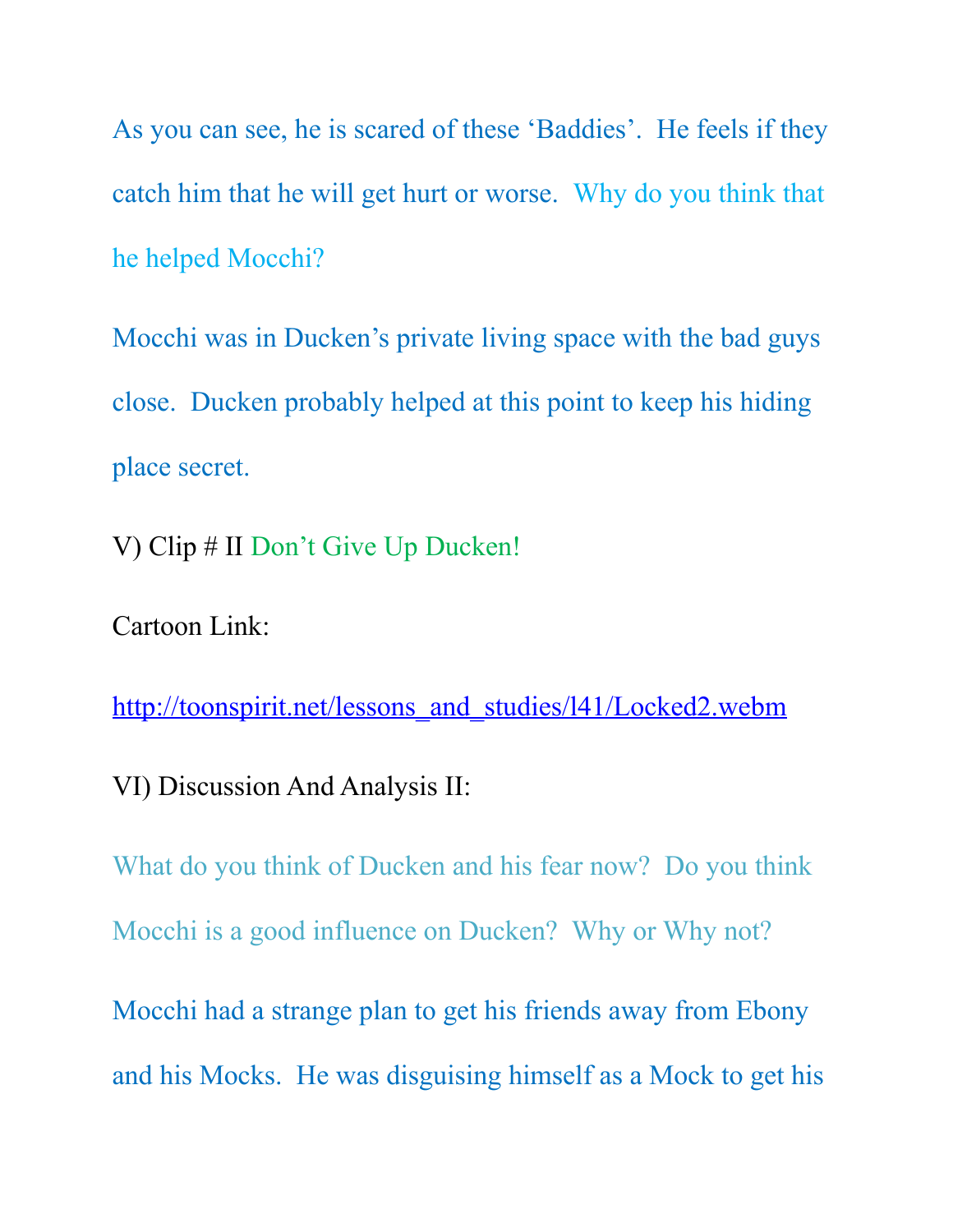friends free. This was dangerous. Was this a bad or good plan —was he smart or foolish with this plan?

Evidently, this plan wasn't very smart as he gets chased back into Ducken's living quarters. Ducken is paralyzed with fear as stated a little above. How would you react; would you give permission to go through your carefully mapped tunnels and chance that this will not be the end of you?

Ducken had a lot of courage surprisingly and as it turns out helps him out of his shell later.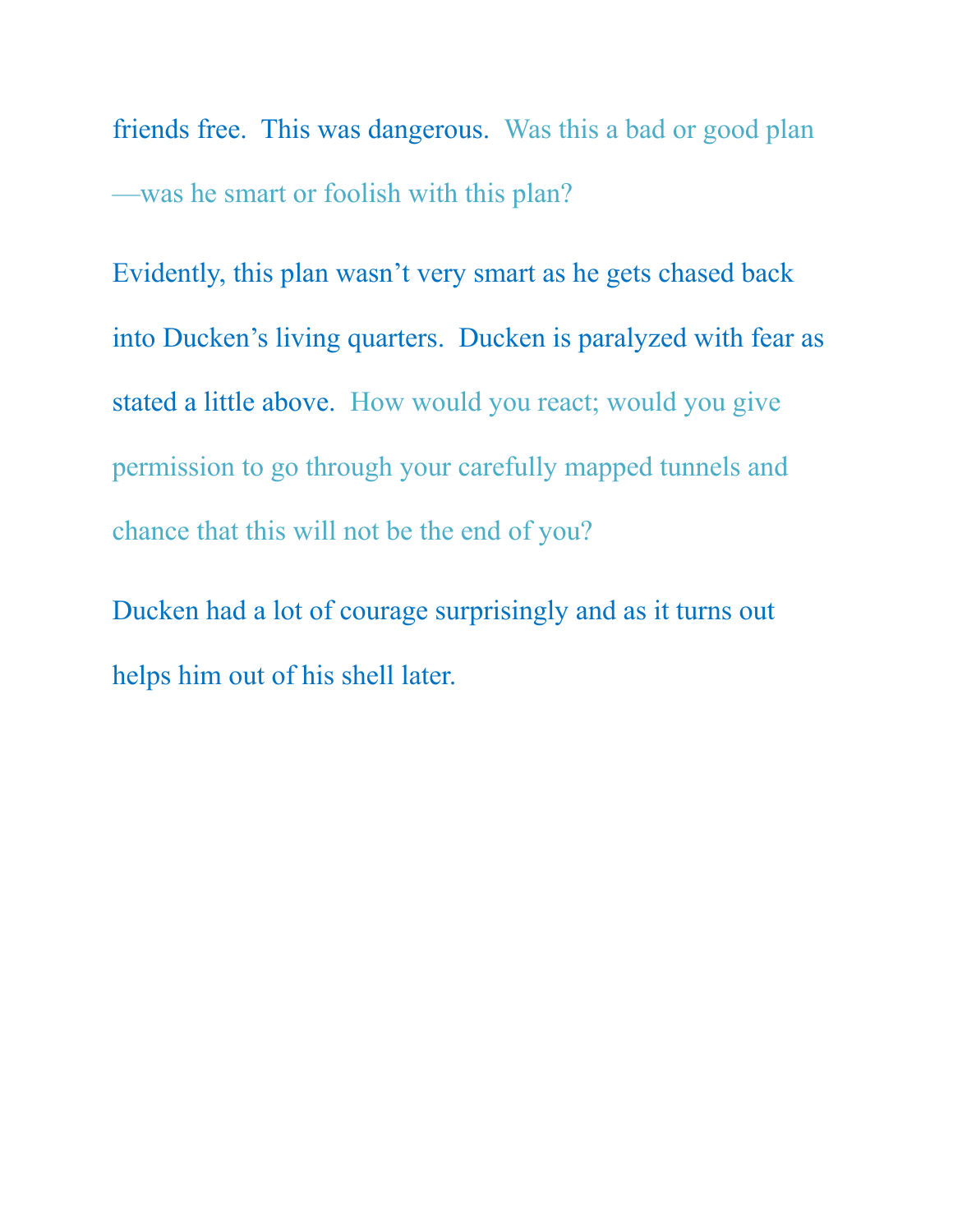VII) Bible Study # I:

We are going to see Jesus vs. The Locked Door. Obviously Jesus wins.

The Bible States In John 20: 19-23:

Jn 20:19 On the evening of that first day of the week, when the disciples were together, with the doors locked for fear of the Jews, Jesus came and stood among them and said, "Peace be with you!"

Jn 20:20 After he said this, he showed them his hands and side. The disciples were overjoyed when they saw the Lord.

Jn 20:21 Again Jesus said, "Peace be with you! As the Father has sent me, I am sending you."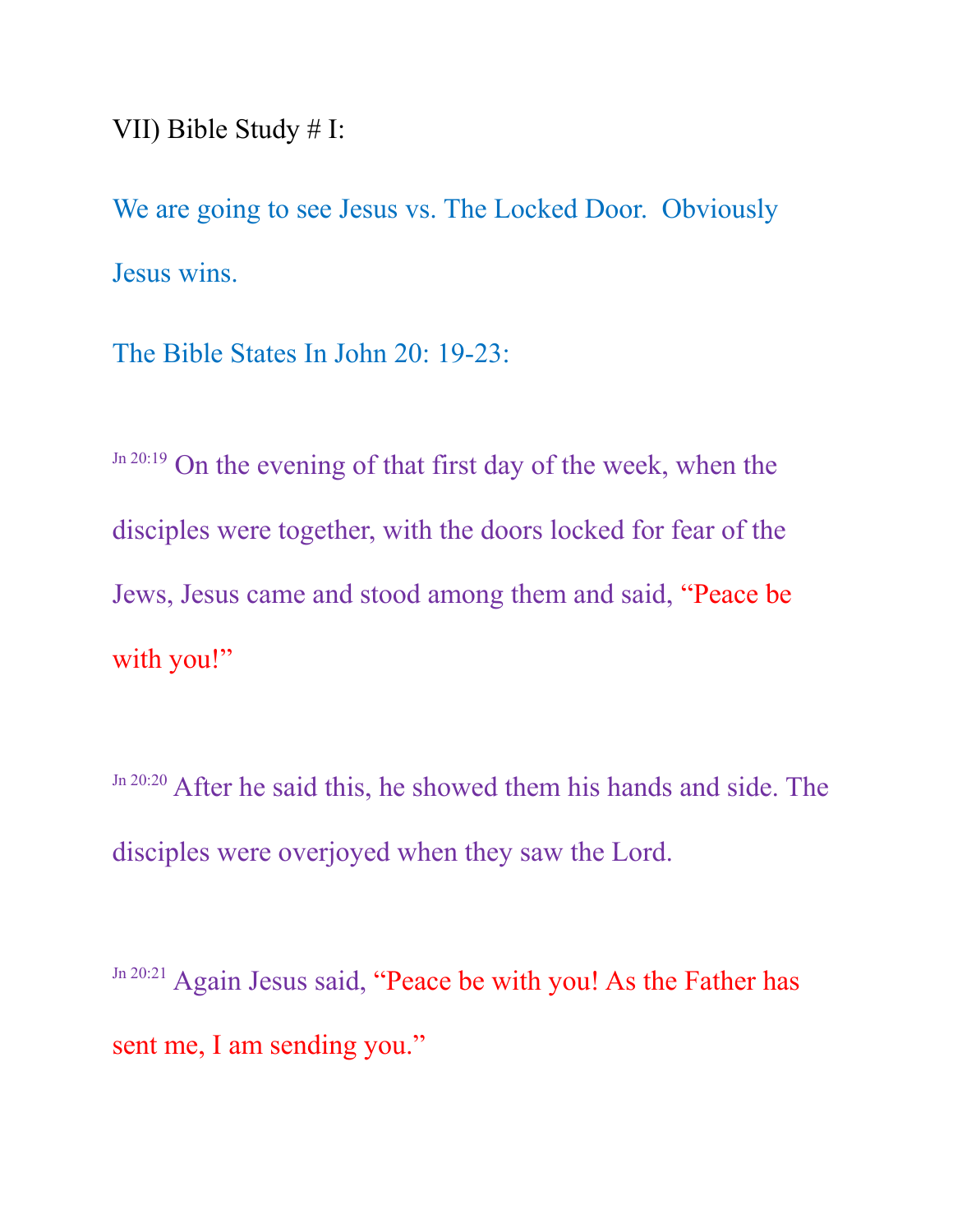Jn 20:22 And with that he breathed on them and said, "Receive the Holy Spirit.

 $Jn 20:23$  If you forgive anyone his sins, they are forgiven; if you do not forgive them, they are not forgiven."

Linking to the cartoon, what do these scriptures mean to you? This is proof to the disciples that Jesus did indeed raise from the dead and the grave was beaten. Maybe in the cartoon, Mocchi is making some kind of an impact on Ducken because he is giving special permission to use his tunnels. No matter what and like it or not, Ducken is committed. When the disciples believed and received the Holy Spirit, they too were committed no matter what and like the consequences of their belief or not.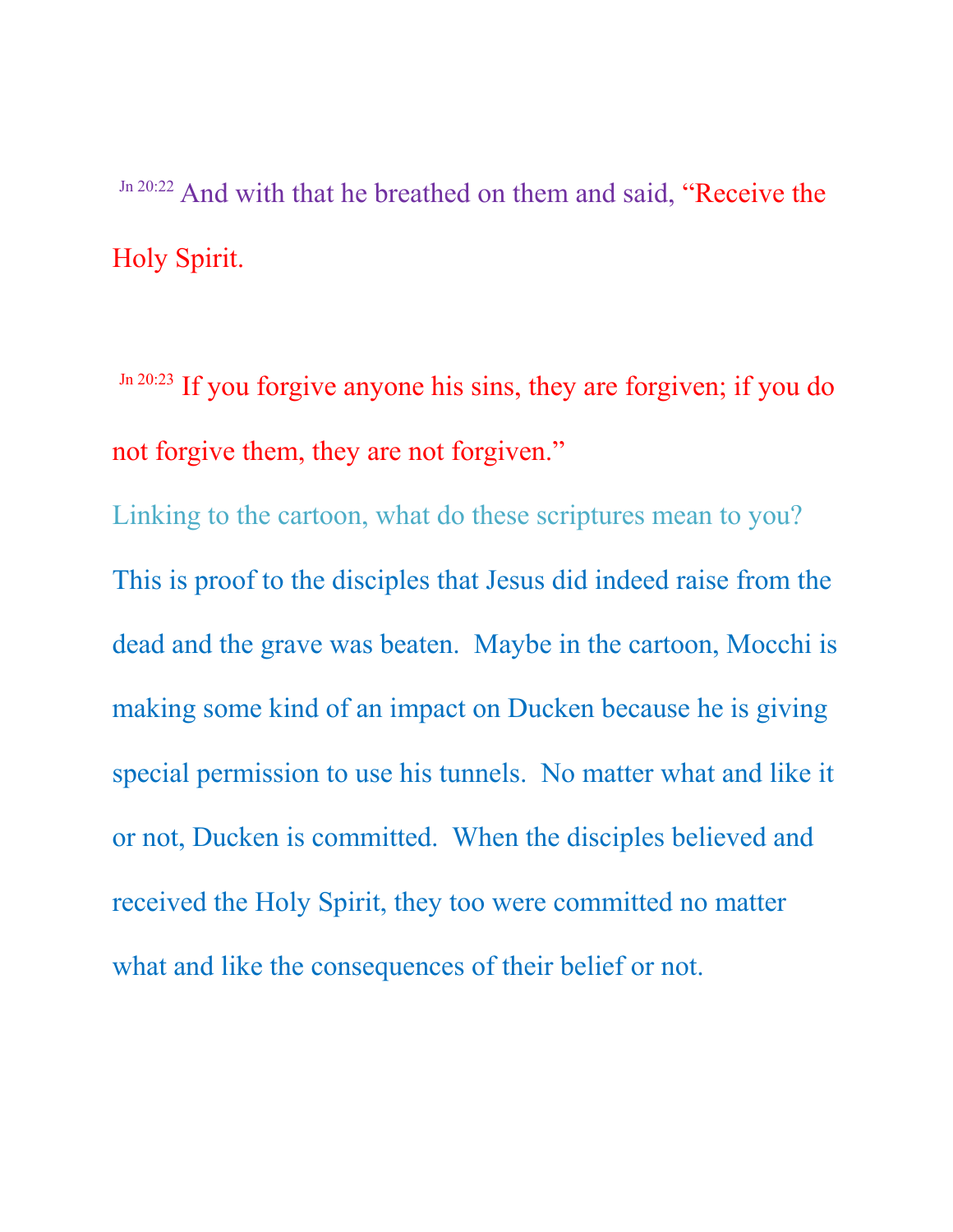## VIII) Clip III Don't Give Up Ducken!

## Cartoon Link:

[http://toonspirit.net/lessons\\_and\\_studies/l41/Locked3.webm](http://toonspirit.net/lessons_and_studies/l41/Locked3.webm) What did Ducken learn and we from Ducken and Mocchi? Ducken learned that friendship makes us stronger and that friends don't go away just because you're afraid (maybe even that paralyzing kind). Ducken had to have guts to fight the good fight and win the day. In case we need a little more coaxing though, Jesus keeps breaking through locked doors.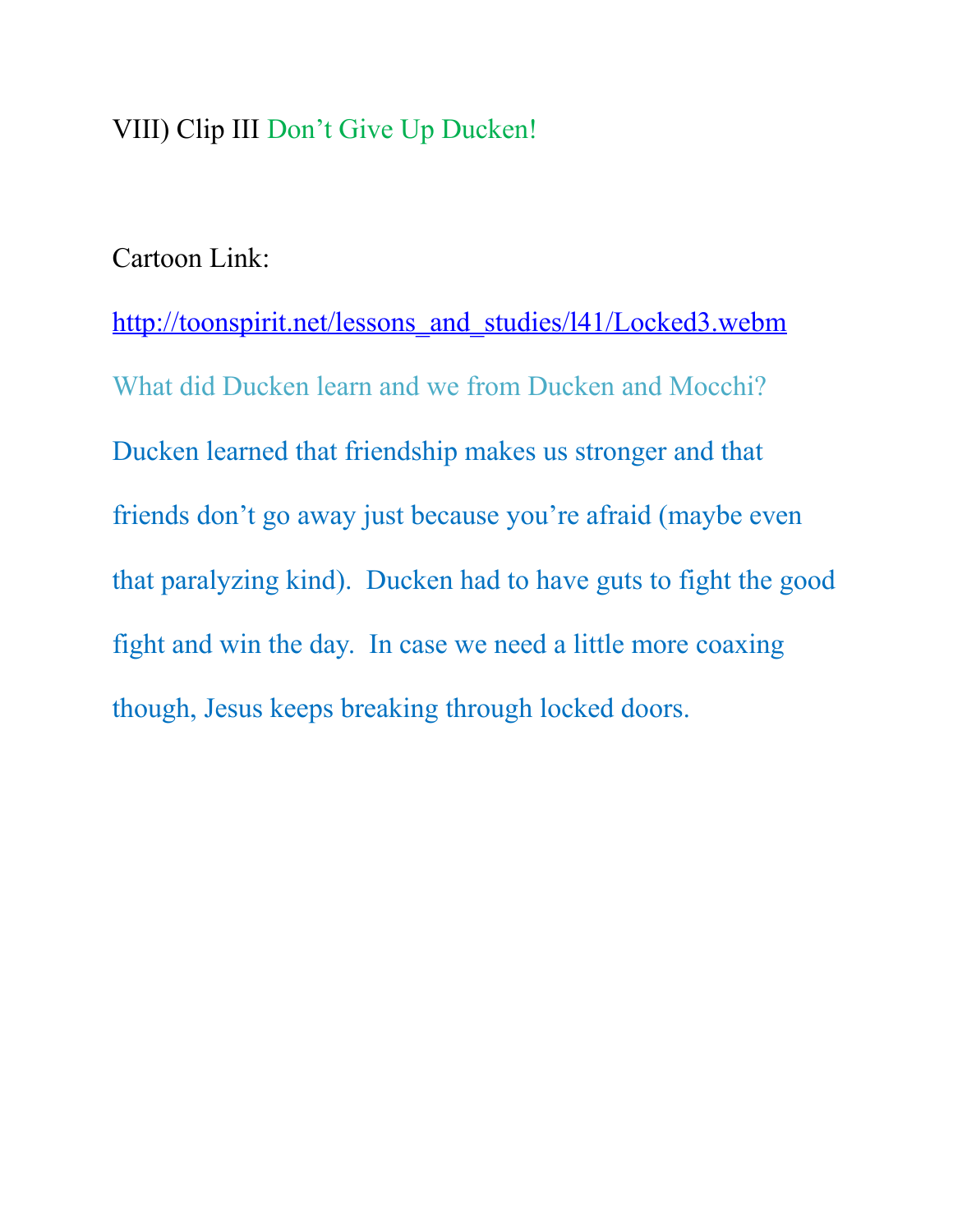IX) Bible Study II:

In our next passage, Jesus still appears to his disciples even though he did once already. Jesus went to the same place that he appeared at last time. This time he was aiming at Thomas. Thomas was a doubter, a skeptic. He wouldn't take the disciples word for it that Jesus was and is alive. So, Jesus goes to the trouble of appearing at the same place, to the same people a week later just so Thomas would believe.

The Bible States In John 20: 24-31:

Jn 20:24 Now Thomas (called Didymus), one of the Twelve, was not with the disciples when Jesus came.

Jn 20:25 So the other disciples told him, "We have seen the Lord!" But he said to them, "Unless I see the nail marks in his hands and put my finger where the nails were, and put my hand into his side, I will not believe it."

Jn 20:26 A week later his disciples were in the house again, and Thomas was with them. Though the doors were locked, Jesus came and stood among them and said, "Peace be with you!"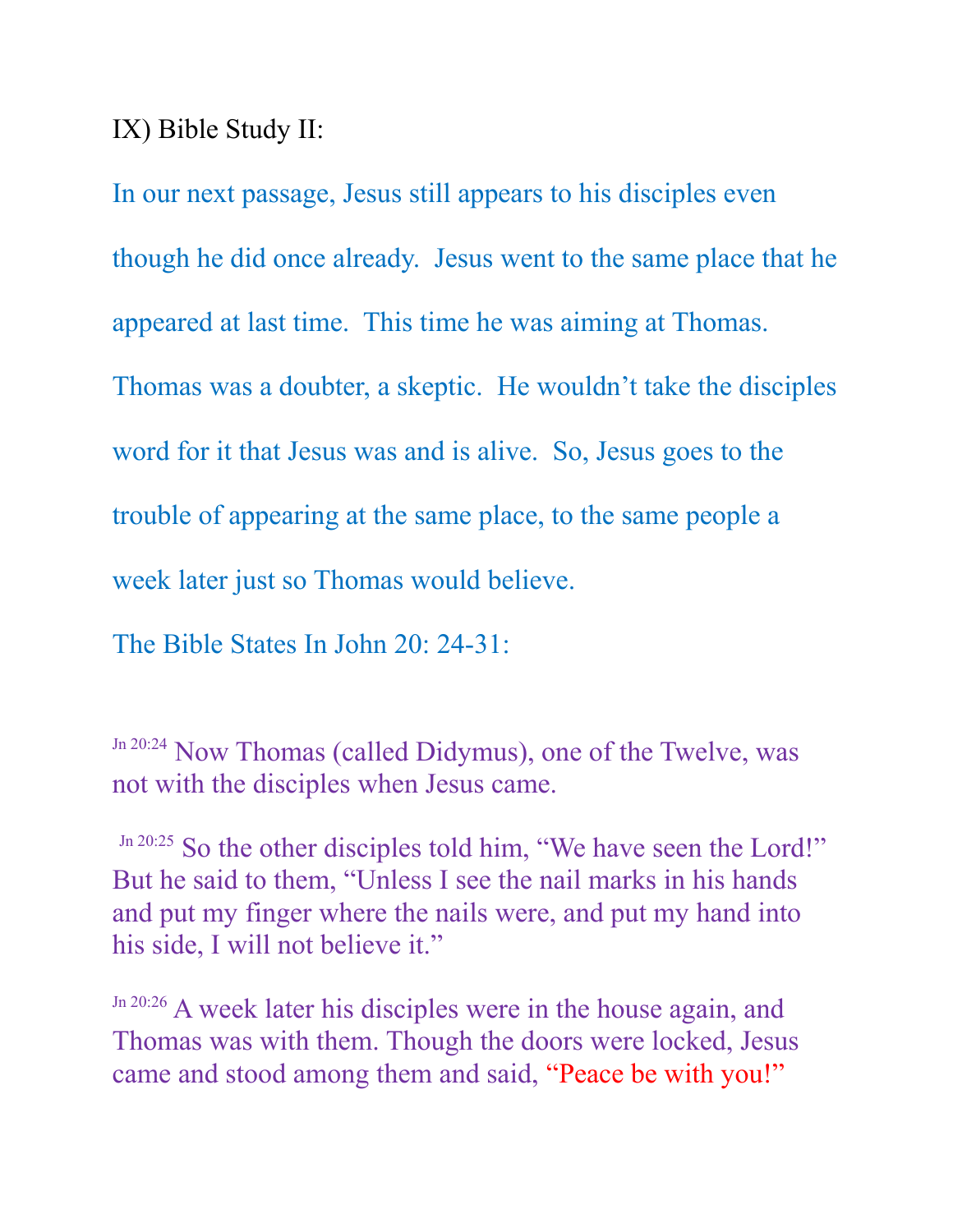Jn 20:27 Then he said to Thomas, "Put your finger here; see my hands. Reach out your hand and put it into my side. Stop doubting and believe."

Jn 20:28 Thomas said to him, "My Lord and my God!"

Jn 20:29 Then Jesus told him, "Because you have seen me, you have believed; blessed are those who have not seen and yet have believed."

Jn 20:30 Jesus did many other miraculous signs in the presence of his disciples, which are not recorded in this book.

Jn 20:31 But these are written that you may believe that Jesus is the Christ, the Son of God, and that by believing you may have life in his name.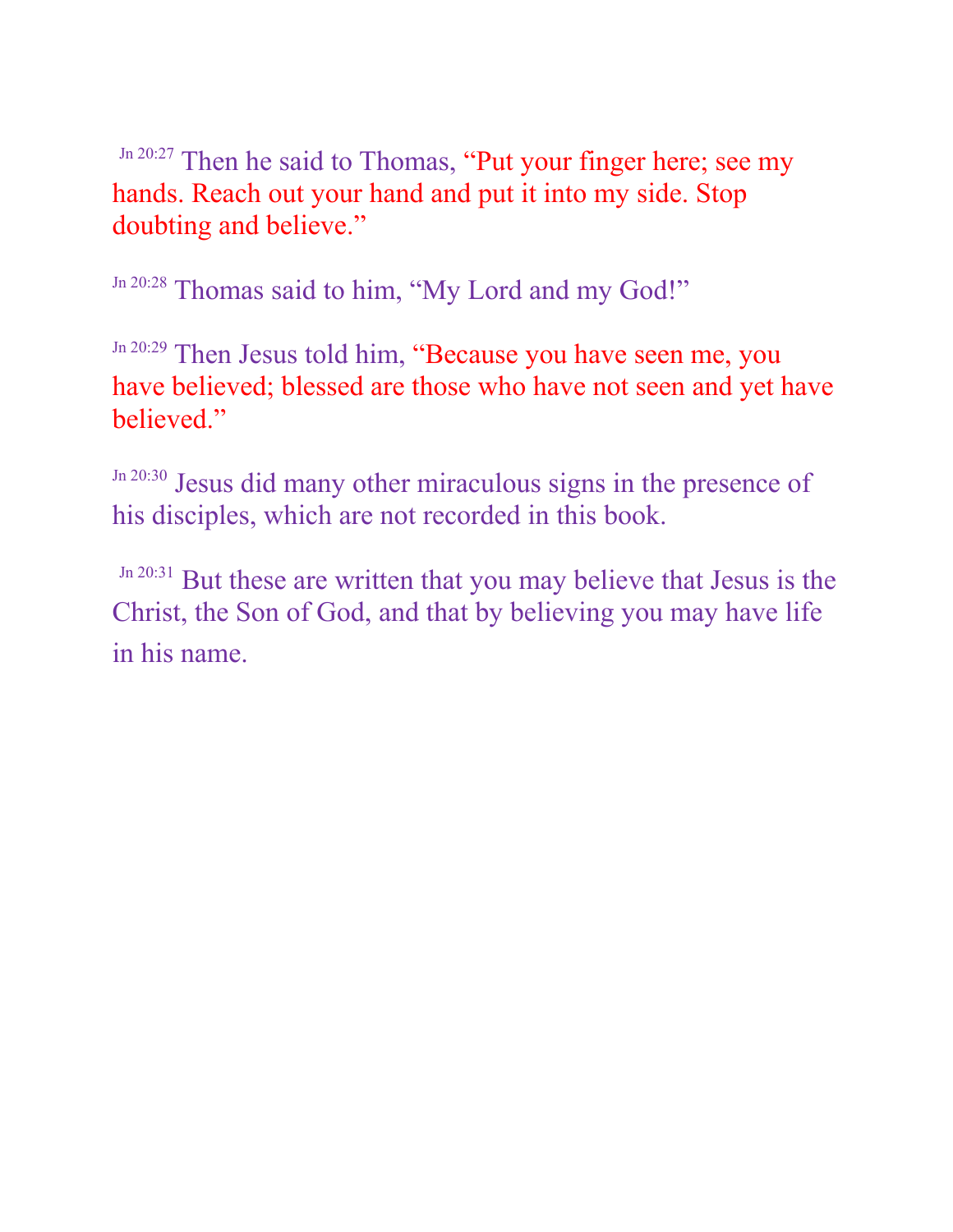Linking to the cartoon, what do these scriptures mean to you? Jesus took a lot of time to make sure that the disciples knew that He wouldn't give up fellowship with His followers. Friendship is very powerful. Ducken realized that his friendship with Mocchi was a real one. Ducken gained courage from Mocchi and fought Ebony and his Mocks seemingly with ease. He didn't have his cowardice problem because this friendship made him strong.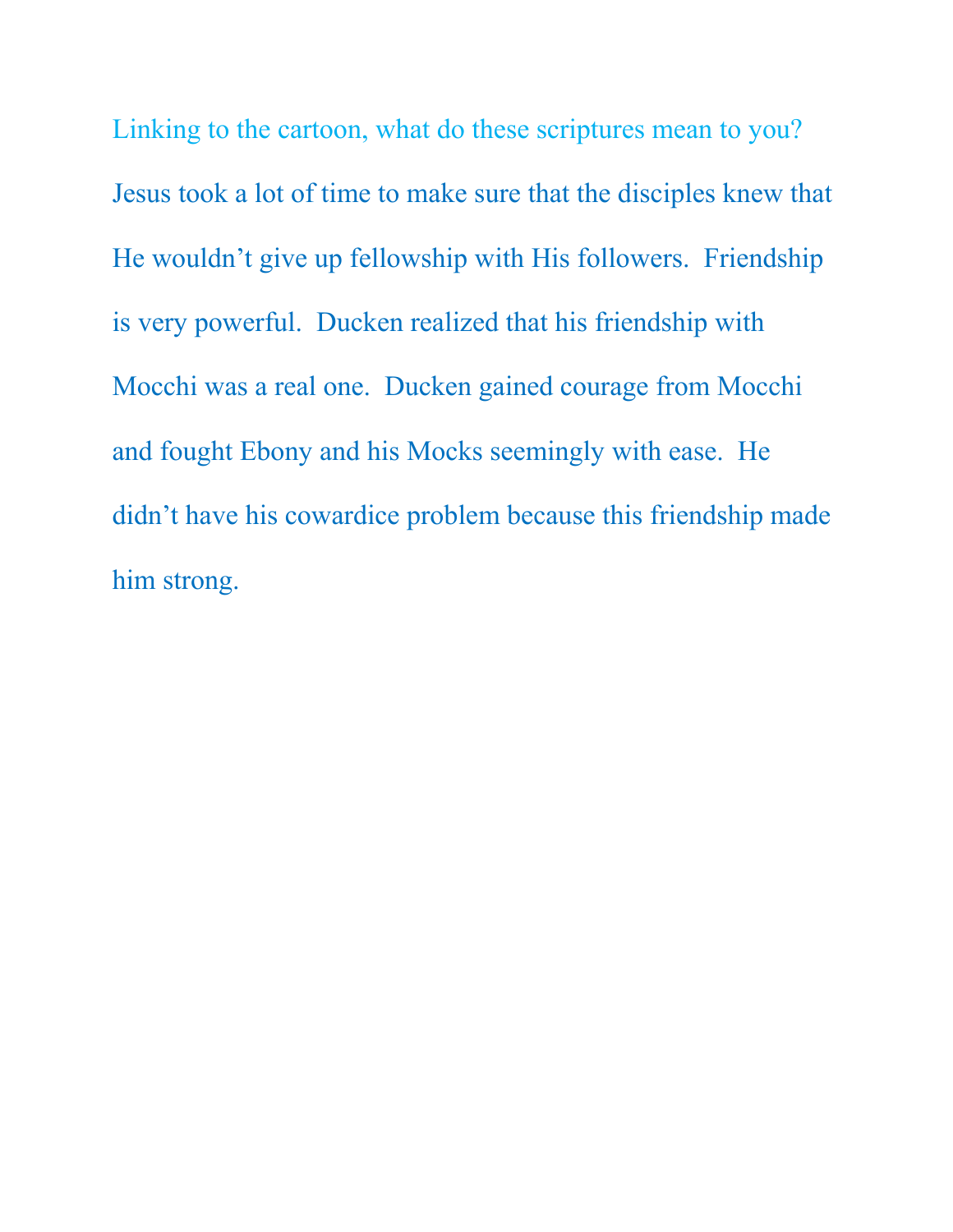With Jesus as our friend, no matter what we will win even if we are physical casualties in this spiritual war because God redeems us into glory by his Son's blood via His sacrifice on the cross and then His resurrection. Then, to top it off, God keeps us in His Holy Spirit and power. This will give all believers the courage to use their special abilities to fight the good fight and win the war that God promises is already won. We just have the remaining tricks and traps the Devil has laid out. God knows where they are and we will overcome through Jesus' blood. Locked doors are not necessary because God knows where we are and comes anyway. When it comes to persecution, we will have it. God will get us through. If God tells us to hide somewhere while He takes care of a life-threatening obstacle, by all means, do it. But, God will call you out of hiding when necessary. Don't be scared because God is with His people. May God lead us to victory!